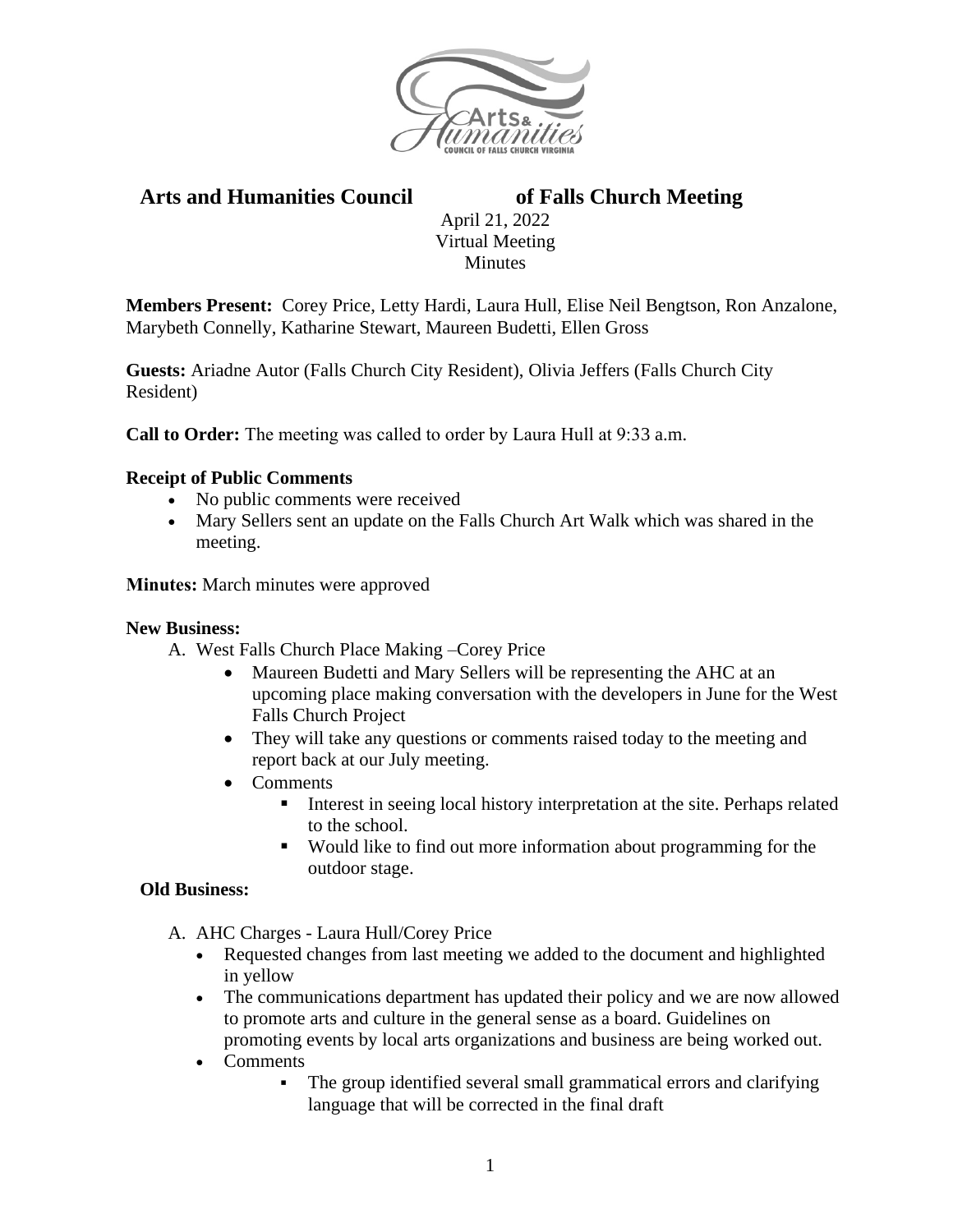- Group decided to add the word implementing to the statement "Advocating and promoting for arts, culture, and history in City endeavors, including advising fiscal planning and budget"
- Members voted to submit charges to City Council for review and approval
- B. Member Agreements- Laura Hull
	- Requested changes from last meeting we added to the document and highlighted in yellow
	- Comments:
		- The group identified several small grammatical errors and clarifying language that will be corrected in the final draft.
		- Reference to the electronic policy is needed in the agreement
	- Members voted to approve member agreement with changes above
- C. Voting Membership- Corey Price
	- Chart was updated from last meeting by adding The Little City C.A.T.CH. Foundation to the list of liaisons.
	- Members voted to submit charges to City Council for review and approval
- D. Local History Magazine
	- Looking to create a quarterly history magazine inspired by the Northland Journal printed in Derby, VT
	- Looking to create community stories through crowdsource stories
	- Estimating the cost of creating and printing the magazine is \$2,000 quarterly, financed through business ads
	- Recommend working with other community organizations such as Cherry Hill, PTA and VPIS.
- E. Falls Church Art Walk
	- Part 1- Create one or two walking tours and promote the routes by the end of May
	- Part 2- Create a scavenger hunt or walk that would be more of a community event and local organizations and businesses can participate
	- Mary Sellers has drafted to potential walking routes and reached out to FCA and The Little City C.A.T.CH. Foundation about being a potential fiscal agent
	- Ari has reached out to CSI to get a quote on forever green fliers and QR stickers
	- Corey Price confirmed the AHC can promote the program as a board
	- Opportunity to get Artists involve, Plein Air will be hosted this fall
- F. Storm Drain Mural Project
	- Using [Clearwater, FL](https://www.myclearwater.com/residents/neighborhood-services/clearwater-placemaking-hub/storm-drain-mural-program) as an example, Letty Hardi is planning to work with High School Students to paint 5 storm drains with environmental messages.
	- Project has been approved by City Manager
	- Work will be completed in May-June
	- Art designs will be reviewed by the AHC in May

# **Roundtable Discussions**